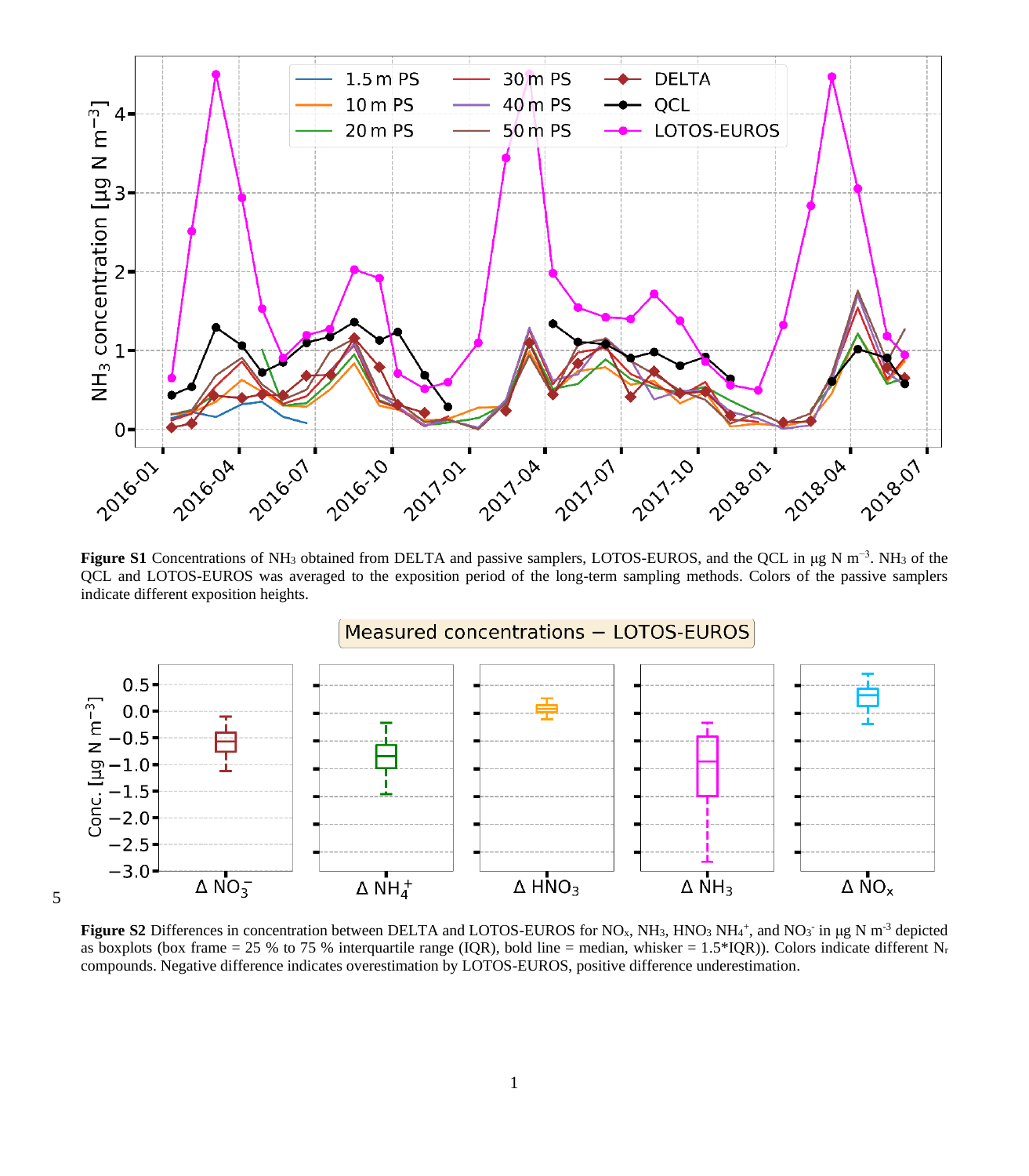

**10 Figure S3** LOTOS-EUROS concentrations of NO<sub>x</sub>, NH<sub>3</sub>, HNO<sub>3</sub> NH<sub>4</sub><sup>+</sup>, and NO<sub>3</sub> in μg N m<sup>-3</sup> for each season ((a), (b), (c), (d)) and the entire period (e) depicted as boxplots (box frame = 25 % to 75 % interquartile range (IQR), bold line = median, whisker =  $1.5*IQR$ ). Colors indicate different N<sup>r</sup> compounds. Numbers above whiskers show the relative contributions of each compound to ΣN<sup>r</sup> for the respective period. Values based on the average concentrations.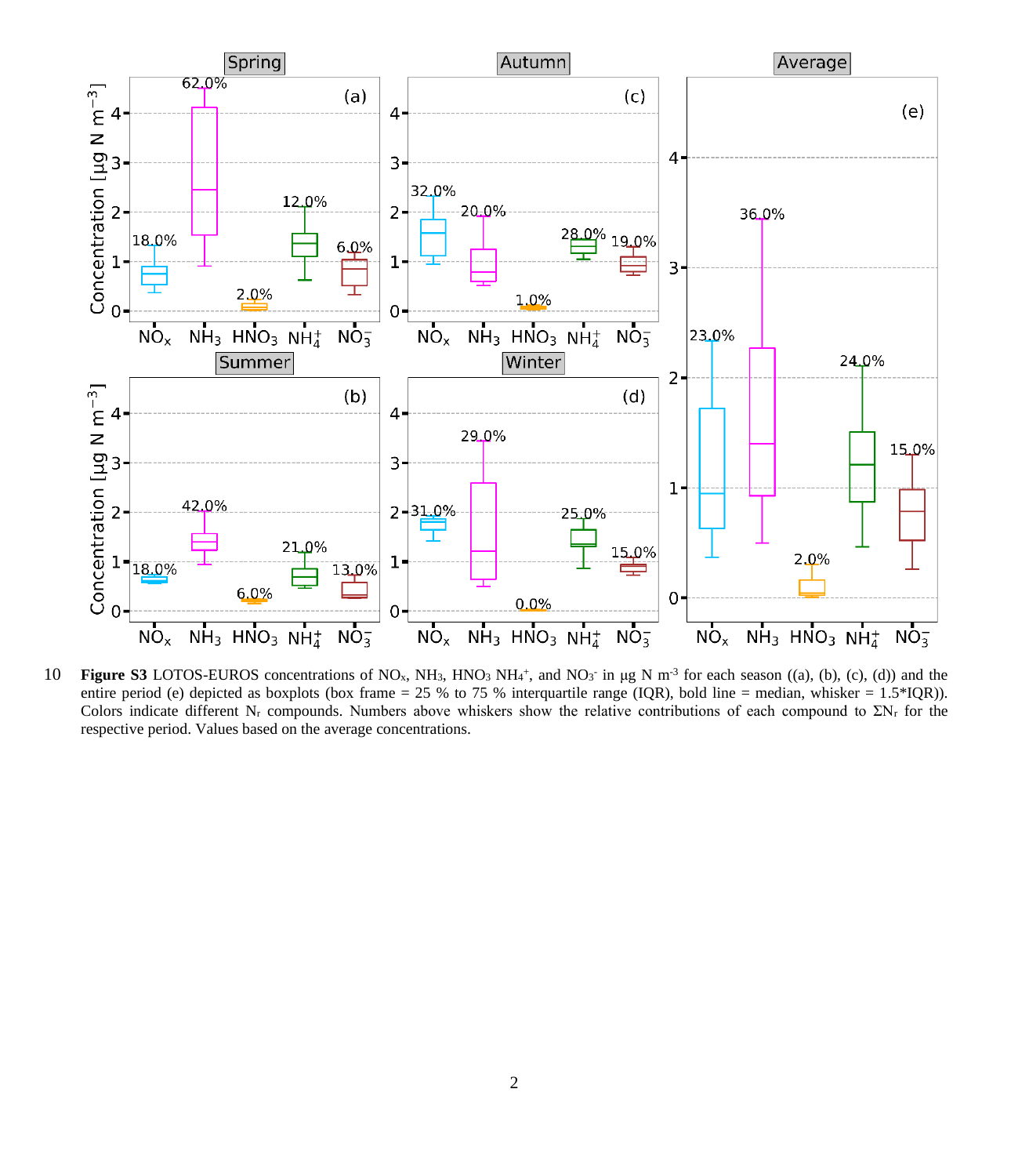

15 **Figure S4** Deposition velocities of DEPAC-1D (purple) and LOTOS-EUROS (red) for NH<sub>3</sub>, NO<sub>2</sub>, NH<sub>4</sub>+, NO<sub>3</sub><sup>-</sup>, NO<sub>3</sub>, NO<sub>3</sub> in cm s<sup>-1</sup> as monthly boxplots (box frame = 25 % to 75 % interquartile range (IQR), bold line = median, whisker = 1.5\*IQR)).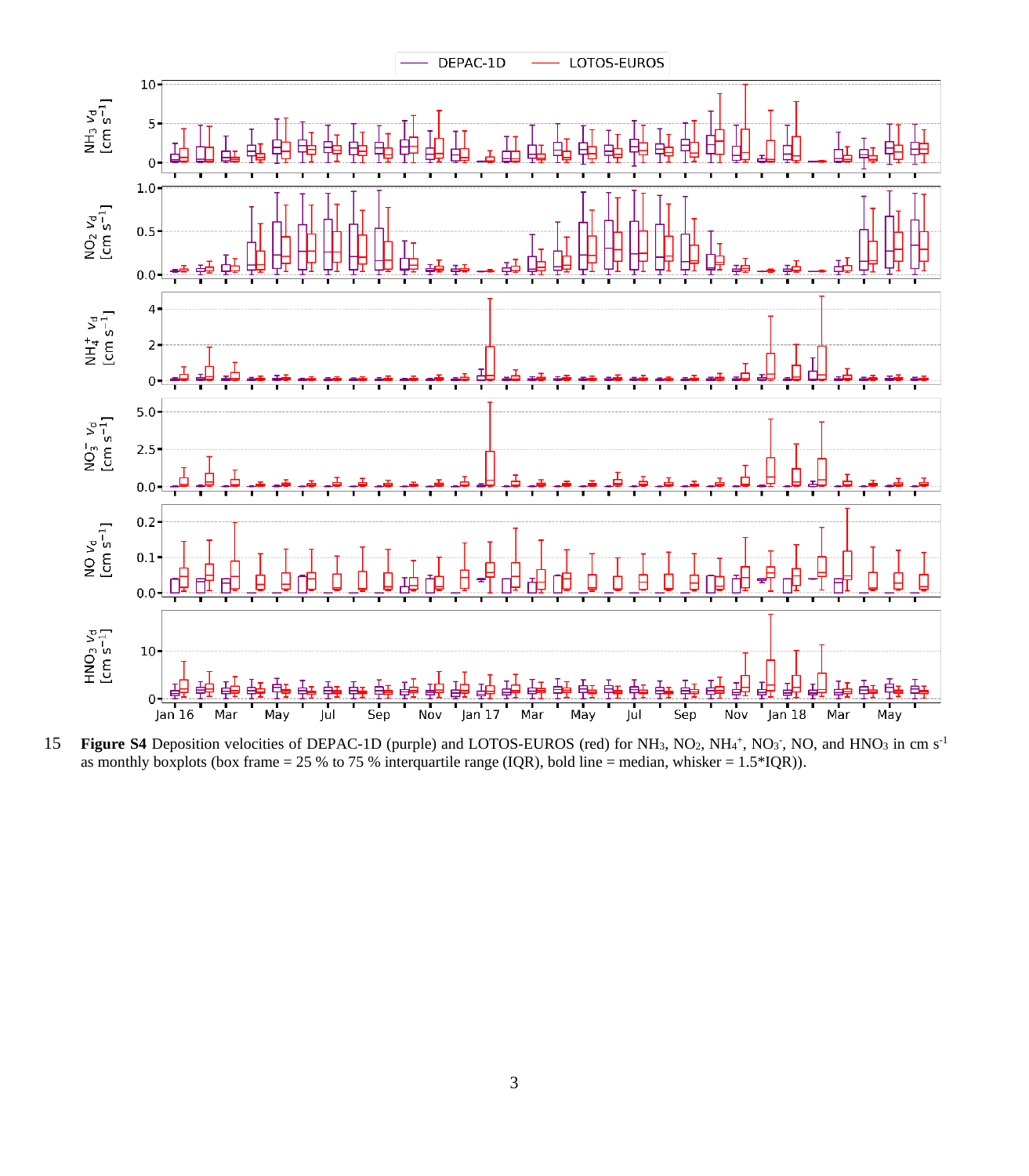

**Figure S5** Fluxes of DEPAC-1D (purple) and LOTOS-EUROS (red) for NH<sub>3</sub>, NO<sub>2</sub>, NH<sub>4</sub><sup>+</sup>, NO<sub>3</sub><sup>-</sup>, NO<sub>3</sub><sup>-</sup>, NO<sub>3</sub> in ng N m<sup>-2</sup> s<sup>-1</sup> as 20 monthly boxplots (box frame = 25 % to 75 % interquartile range (IQR), bold line = median, whisker = 1.5\*IQR)).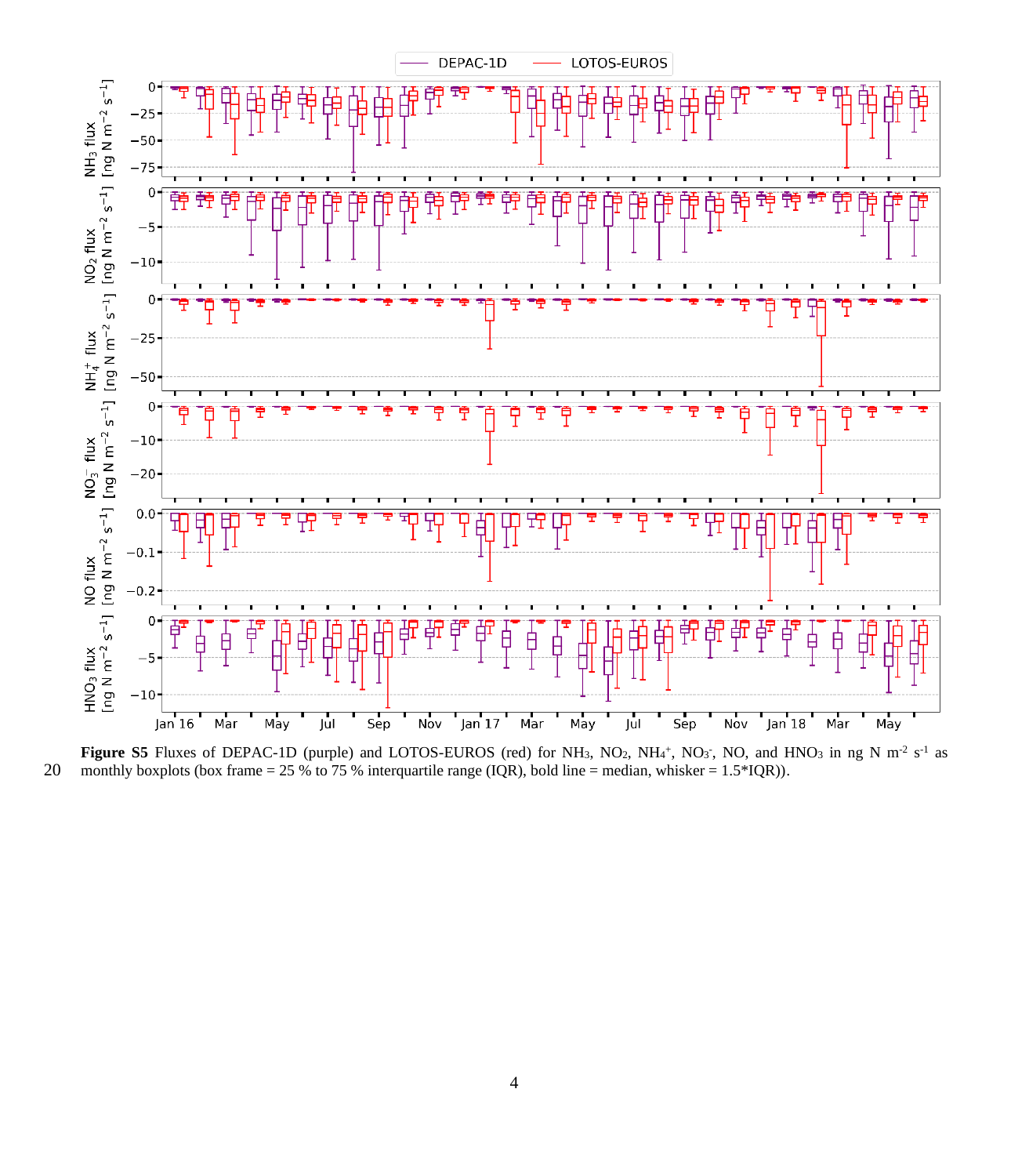

**Figure S6** Comparison of LOTOS-EUROS (red) and measured (black) input data smoothed with a 30-day running average is applied to the input data for better visibility. The latter is applied to time series shown in the first row. In the second row, scatter plots of input data 25 on half-hourly basis are shown for each input variable. Linear regressions are shown as black, solid lines, black, dashed lines represent 1:1 lines.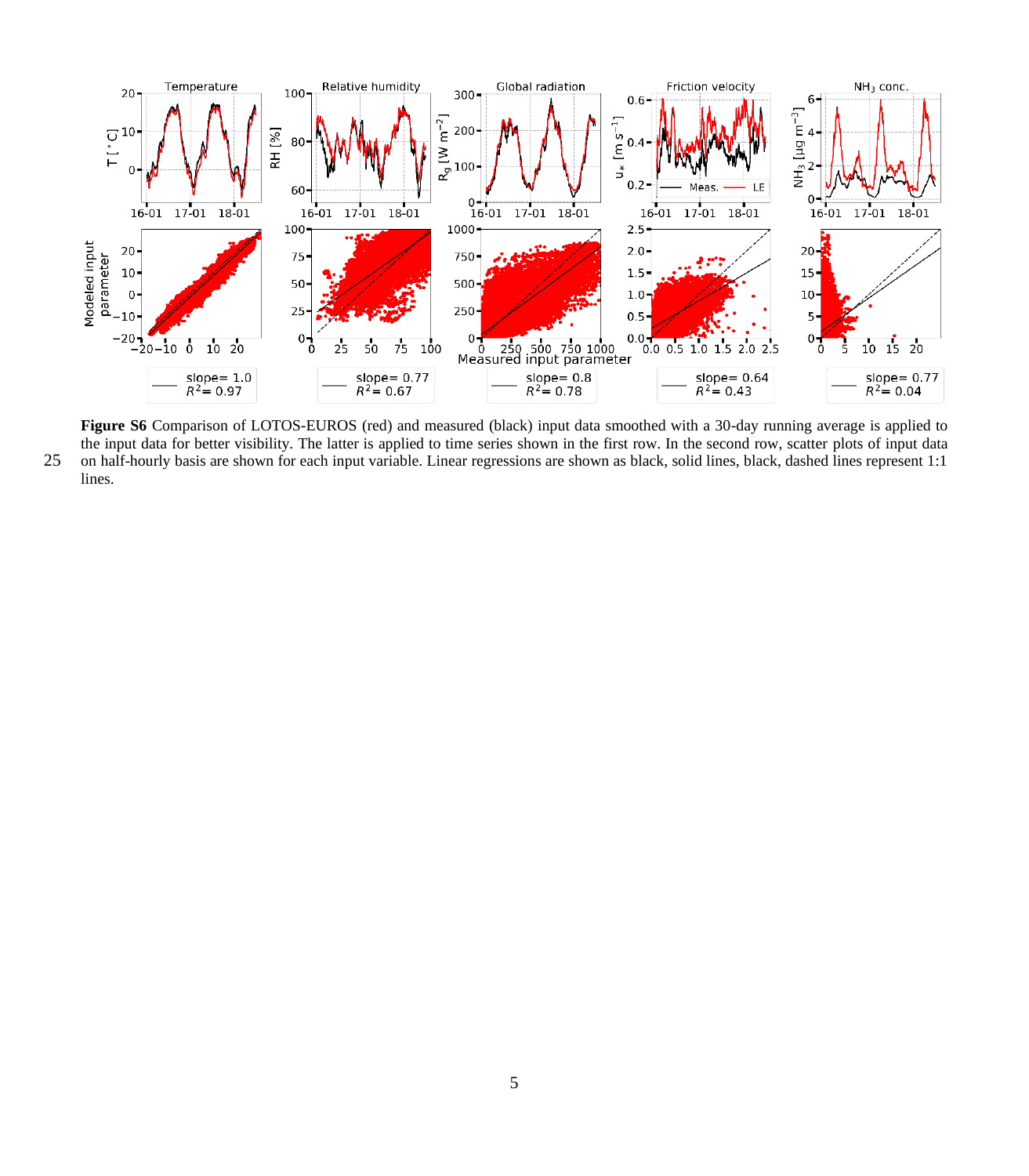

**Figure S7** Mean diurnal cycles of ΣN<sup>r</sup> fluxes for DEPAC-1D (purple), LOTOS-EUROS with the actual land-use weighting (red), and 30 TRANC (black) in ng N m<sup>-3</sup> s<sup>-1</sup> exemplarily shown for the year 2017. Shaded areas represent the standard error of the mean.